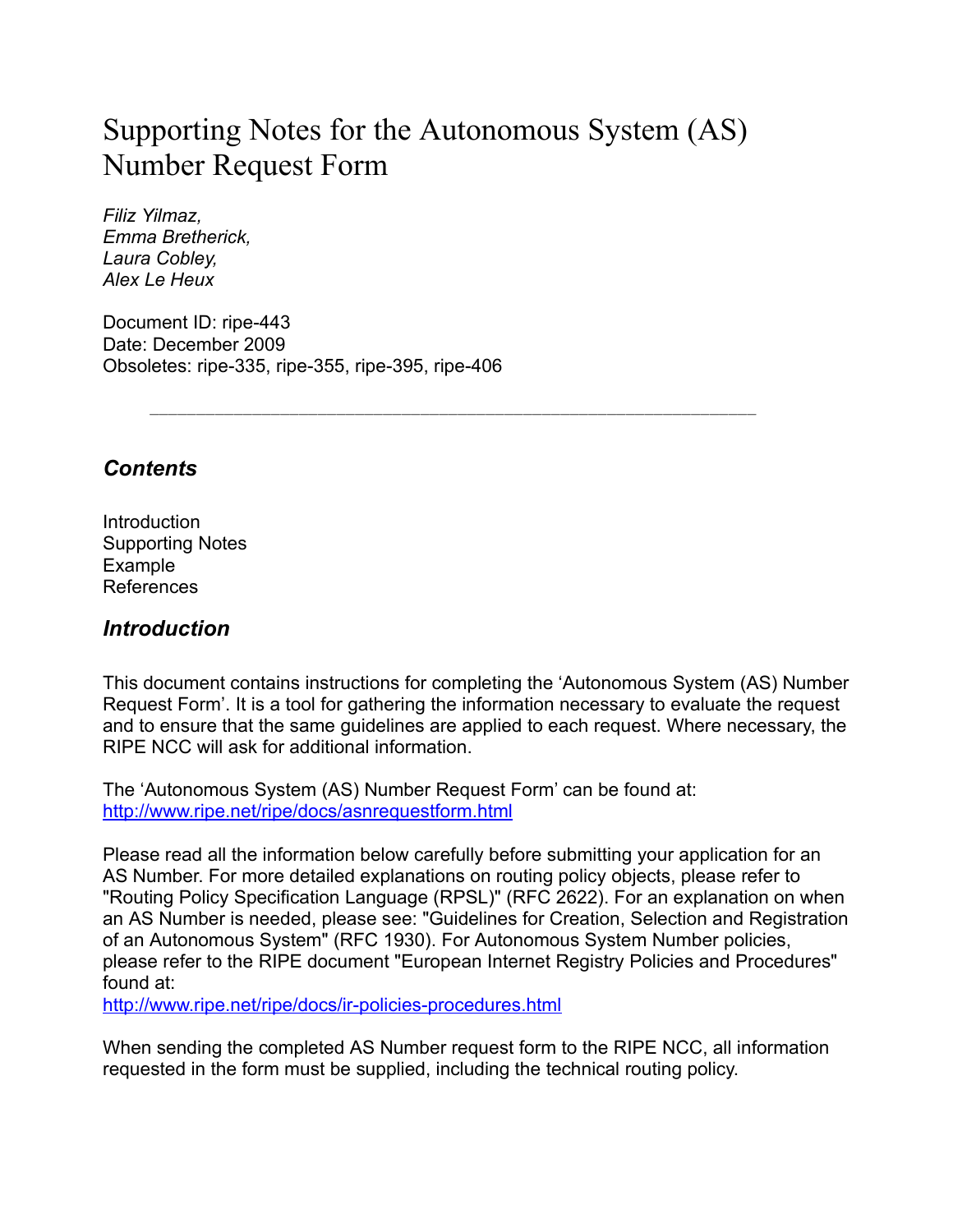#### *Supporting Notes for the Request Form Templates*

```
#[GENERAL INFORMATION]#
request-type: as-number
form-version: 1.1
```
Please do not alter the value of the 'request-type' and 'form-version' fields.

x-ncc-regid:

The Registry Identifier (RegID) must be included in every message sent to <hostmaster@ripe.net>. It is used to identify the Local Internet Registry (LIR). It has the following format:

```
<country code>.<organisation name>
```
Warning: Requests sent to the RIPE NCC that lack a proper RegID (x-ncc-regid) will bounce back to the sender.

```
#[AS NUMBER USER]#
\approx% Who will use the AS Number being requested?
legal-organisation-name:
website-if-available:
```
In the 'legal-organisation-name' field please enter the registered/legal name of the organisation for whom the AS Number is being requested.

In the 'website-if-available' field please enter the URL of the organisations website if available.

```
#[ADDRESS SPACE TO BE ANNOUNCED]#
%
% Please list the address prefixes that will originate from
% the new AS Number. Please specify each prefix in a
% separate "prefix" field below.
```
prefix:

Please specify the address space using the CIDR (slash) notation (i.e.  $x.x.x.x/xx$ ).

```
% If the organisation wishing to be multi-homed does not
```

```
% have address space yet but has a pending request sent to
% <hostmaster@ripe.net>, please include the ticket number
```

```
% of the request below.
```
pending-ticket-ID: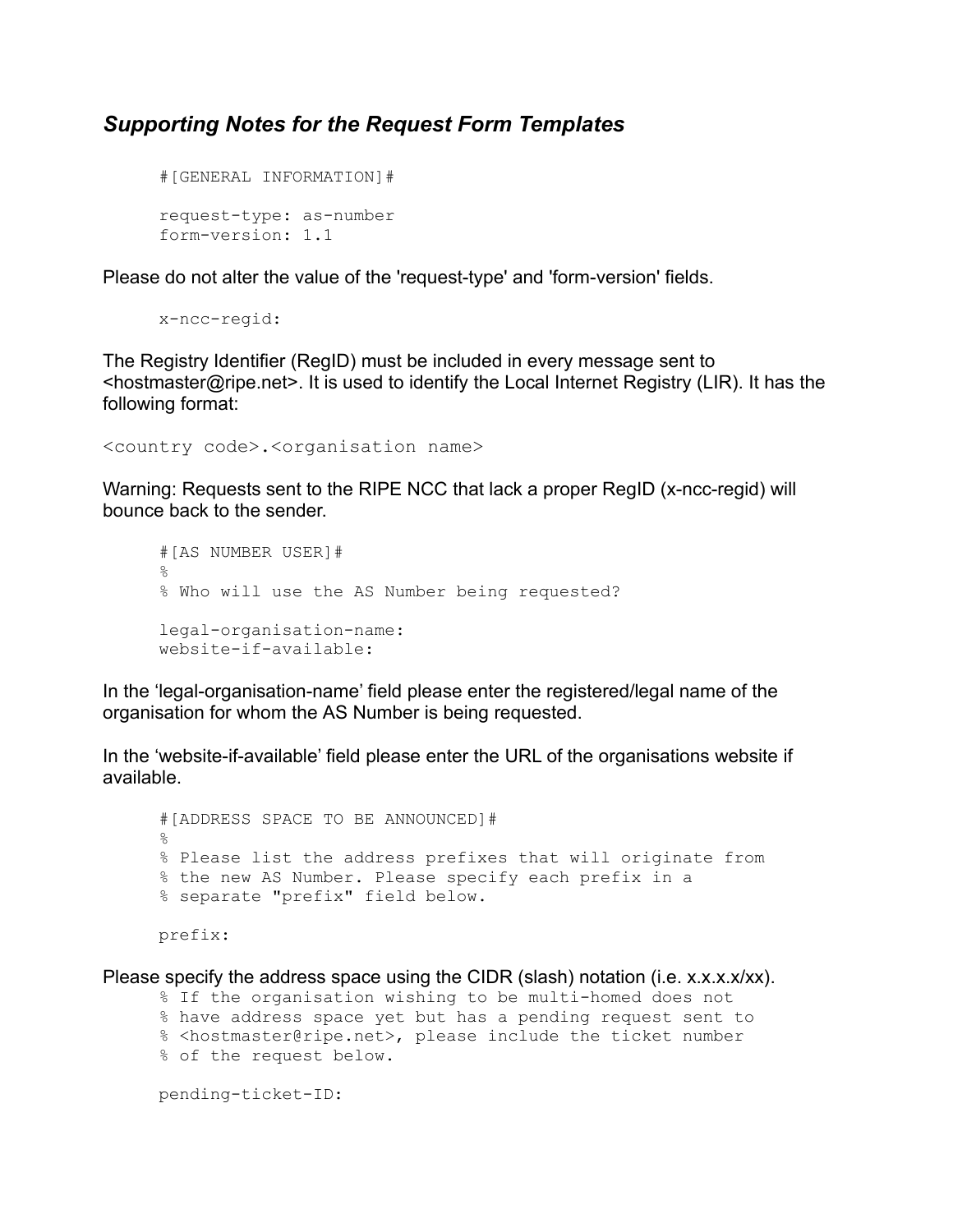To process this request you must complete either the 'prefix' field or the 'pending-ticket-ID' field.

```
#[PEERING CONTACTS]#
\approx% Please list the e-mail contact addresses of peering
% partners for the requested AS Number.
peering:
peering:
```
Please list all your peering partners here. The minimum number of peers that may be given is two to ensure that the organisation will be multihomed. If you have more than two peers, please add these to the list using the same format (i.e. 'peering').

```
#[DATABASE TEMPLATE(S)]#
\approx% Please include database template(s) here so that the
% Hostmaster can register the assignment in the RIPE
% Database. If it is necessary to create a maintainer object
% please include that template too.
\circ% Please also note that although "import:" and "export:"
% attributes for an "aut-num" object are optional in terms
% of database software, they are mandatory in terms of RIPE
% policies. This ensures that the AS Number requested is to
% be multi-homed.
aut-num: ASNEW
as-name: [mandatory] [single] [ ]
descr: [mandatory] [multiple] [ ]
import: [optional] [multiple] [ ]
export: [optional] [multiple] []
org: [optional] [single] [inverse key]
admin-c: [mandatory] [multiple] [inverse key]
tech-c: [mandatory] [multiple] [inverse key]
mnt-routes: [optional] [multiple] [inverse key]
mnt-by: [mandatory] [multiple] [inverse key]
changed: hostmaster@ripe.net
source: RIPE
```
The "aut-num:" attributes described below are a minimal set sufficient to register most common situations. Please consult RFC 2622 for full details on the syntax of these and other attributes. More information can also be found in the RIPE Database Reference Manual at:

<http://www.ripe.net/ripe/docs/databaseref-manual.html>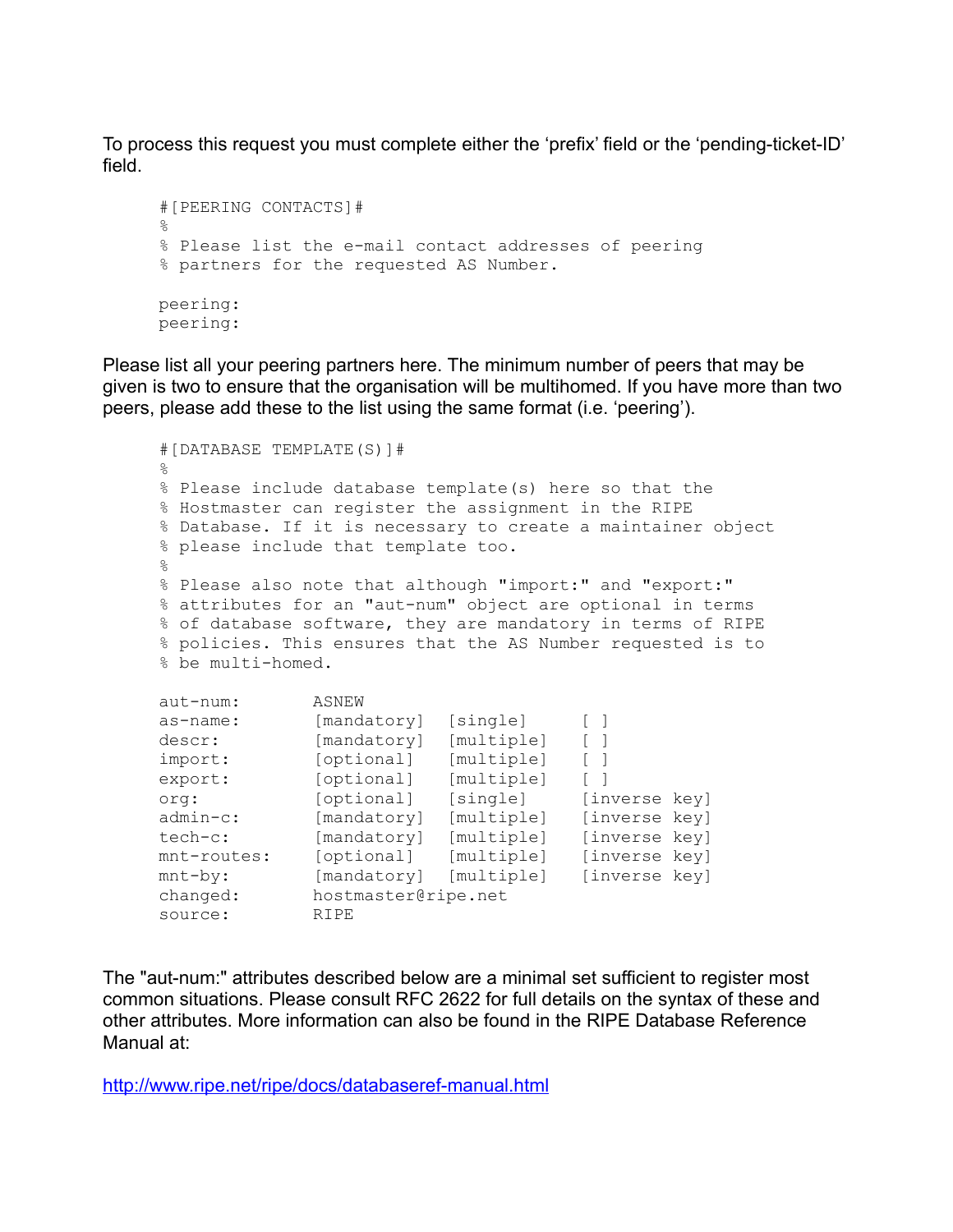The "aut-num:" attribute should be completed with ASNEW. The RIPE NCC will assign an AS Number after evaluation of this request.

The "as-name:" attribute is a descriptive name associated with the AS. It is recommended to use an as-name that relates to the organisation for which the AS Number is being requested. Valid characters are letters, numbers and dash. It cannot start with the prefix  $"AS"$ .

For example: as-name: **NAME-OF-ORGANISATION-AS**

The "descr:" attribute is a short description of the Autonomous System, including the name of the organisation using the AS Number.

The "import:" attribute is to specify policy for the routes that you accept from your peer. Syntax: from <peering-1> [action <action-1>] accept <filter>

For example: import: **from AS2 accept ANY**

The action specification is optional. Please refer to RFC 2622 for more detailed information.

The "export:" attribute is to specify policy for the route announcements that you send to your peer.

Syntax: to <peering-1> [action <action-1>] announce <filter>

For example: export: **to AS2 announce ASNEW**

The action specification is optional. Please refer to RFC 2622 for more detailed information.

The "org:" attribute should specify the Org ID for the organisation that will use the address space. This object must be created in advance.

The "admin-c:" attribute contains the nic-hdl for the administrative contact person at the LIR. This person should be administratively responsible for the network. A role object nichdl can also be used in this attribute.

The "tech-c:" attribute contains the nic-hdl for the technical contact person at the LIR. This person should have technical knowledge of the network and will preferably be working onsite. A role object nic-hdl can also be used in this attribute.

The "mnt-routes:" attribute provides hierarchical authentication. It authenticates the creation of route objects that use this AS Number in the "origin" attribute.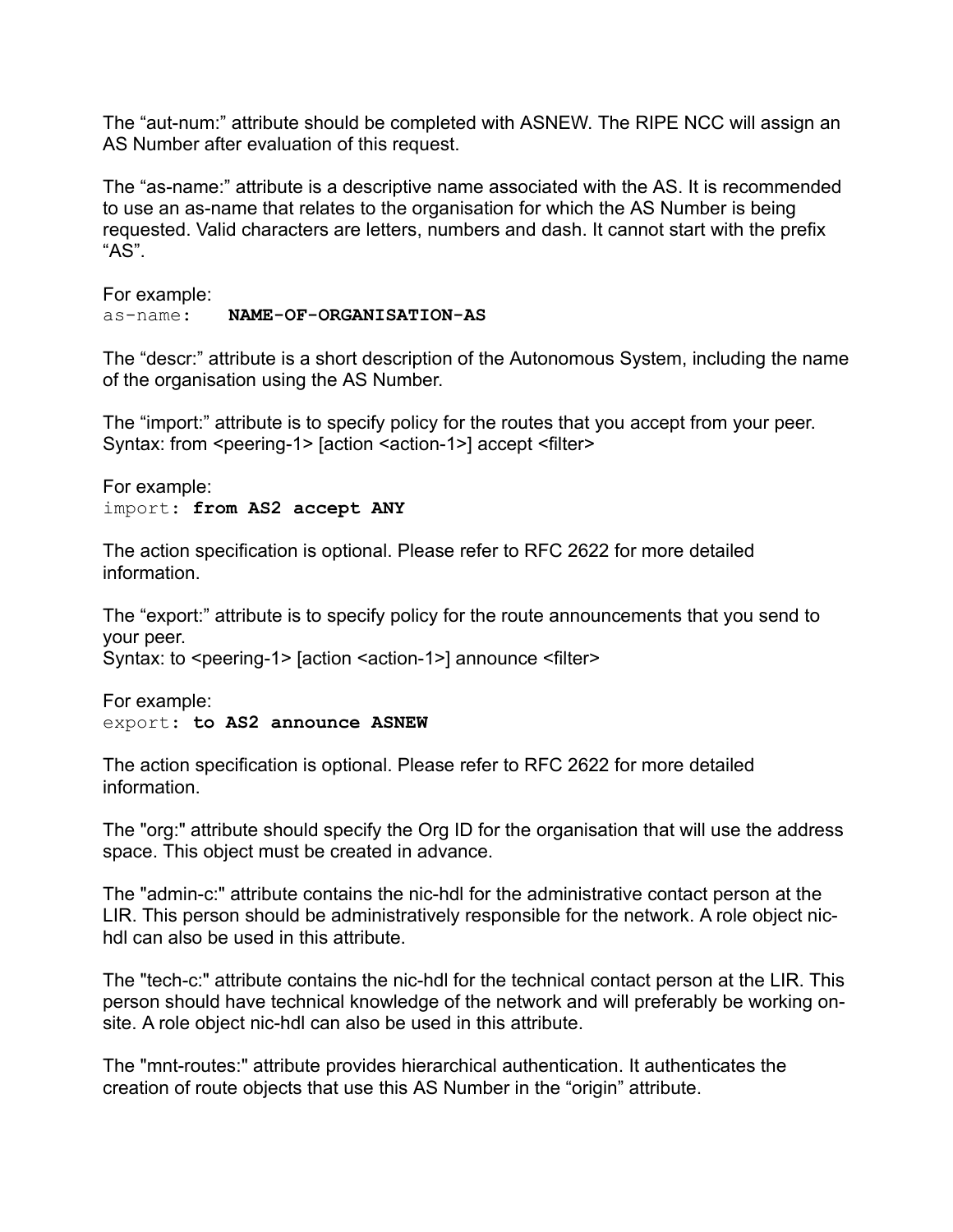The "mnt-by:" attribute specifies the name of the maintainer protecting this object.

The "changed:" attribute must be hostmaster@ripe.net.

The "source:" attribute must be RIPE.

If the maintainer referenced does not exist in the RIPE Database please include the **mntner** template below the **aut-num** template. Please leave a blank line between the templates.

```
#[INSERT SUPPLEMENTAL COMMENTS]#
%
% Please add any supplementary information that you think
% may facilitate the evaluation of this request below.
```
You may use this area/space for any additional comments you feel are important and did not fit within the previous templates.

```
% If you require a 16-bit AS Number instead of a 32-bit AS Number,
% please indicate this below and tell us why. For more information,
% see http://www.ripe.net/news/asn-32-guide.html
AS Number Type: 32-bit
Why 16-bit:
```
As of 1 January 2009, all AS Numbers assigned by the RIPE NCC will be 32-bit by default. If you require a 16-bit AS Number change the default entry "32-bit" to "16-bit" and explain why you require a 16-bit AS Number. If you require further clarification, please see:

<http://www.ripe.net/news/asn-32-guide.html>

```
#[END OF REQUEST]#
```
Please insert your signature in plain text (with your full name) after the above header. The Robot will not process any information included here.

#### *Example*

```
#[GENERAL INFORMATION]#
request-type: as-number
form-version: 1.1
x-ncc-regid: nn.santa
```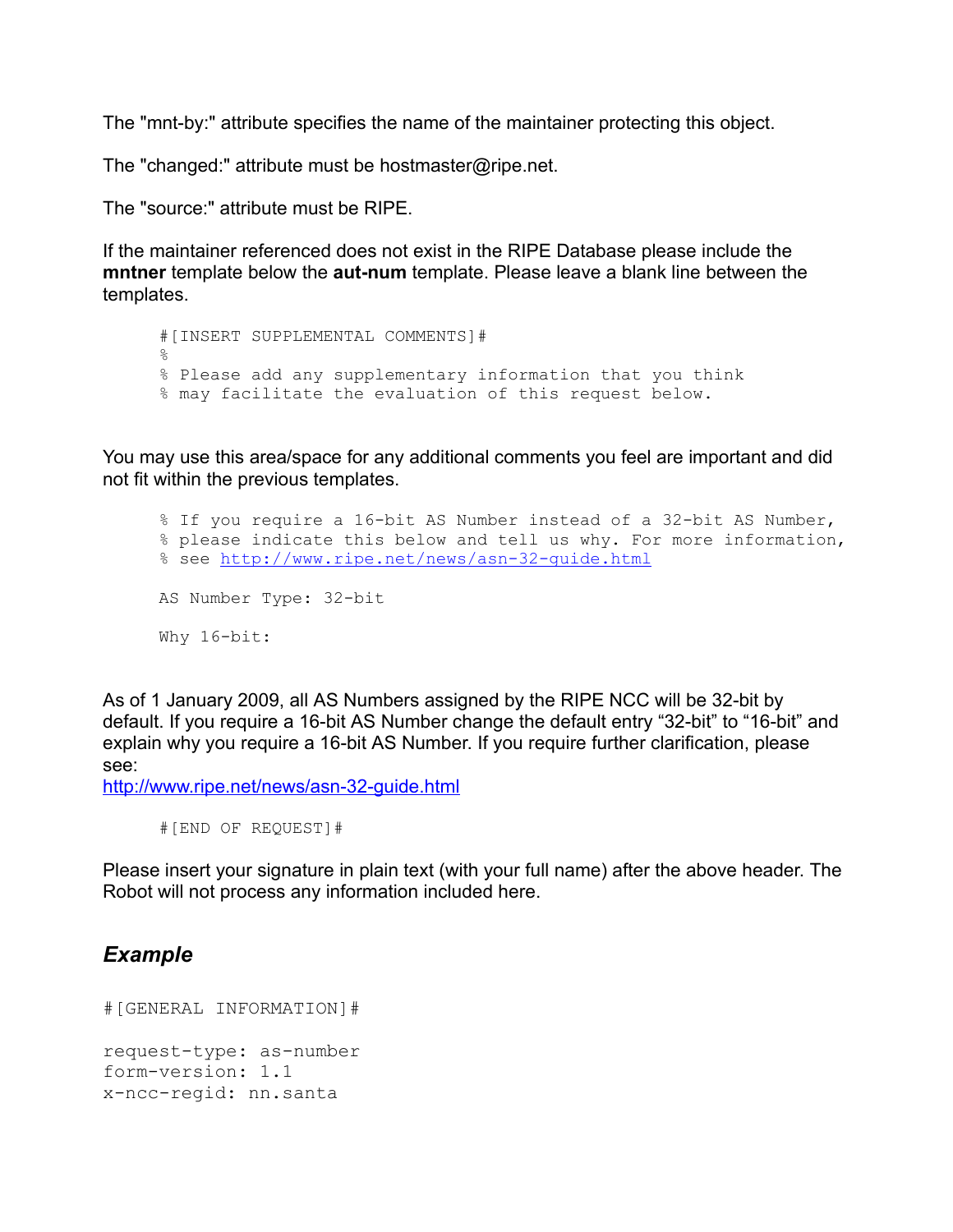#[AS NUMBER USER]# % % Who will use the AS Number being requested? legal-organisation-name: Santa's Workshop Inc. website-if-available: www.xmas.nn #[ADDRESS SPACE TO BE ANNOUNCED]#  $\approx$ % Please list the address prefixes that will originate from % the new AS Number. Please specify each prefix in a % separate "prefix" field below. prefix: 192.168.28.0/24  $\approx$ % If the organisation wishing to be multi-homed does not % have address space yet but has a pending request sent to % <hostmaster@ripe.net>, please include the ticket number % of the request below. pending-ticket-ID: #[PEERING CONTACTS]# % % Please list the e-mail contact addresses of peering % partners for the requested AS Number. peering: role@northernnowhere.nn peering: admin@polarcity.nn #[DATABASE TEMPLATE(S)]# % % Please include database template(s) here so that the % Hostmaster can register the assignment in the RIPE % Database. If it is necessary to create a maintainer object % please include that template too.  $\approx$ % Please also note that although "import:" and "export:" % attributes for an "aut-num" object are optional in terms % of database software, they are mandatory in terms of RIPE % policies. This ensures that the AS Number requested is to % be multi-homed.

aut-num: ASNEW as-name: SANTA-AS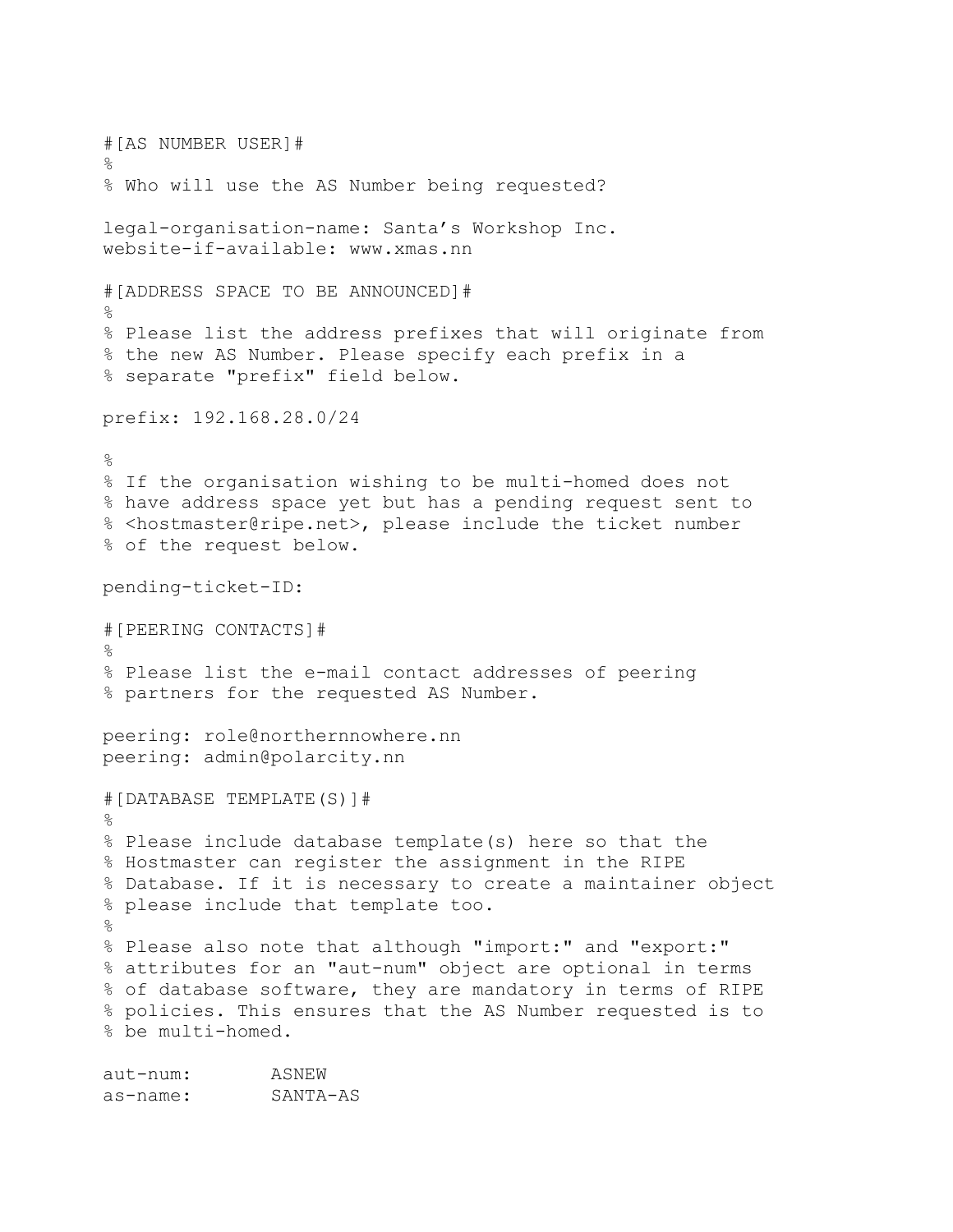| descr:      | Santa's Workshop Inc.                   |
|-------------|-----------------------------------------|
| import:     | from AS3333 action pref=100; accept ANY |
| export:     | to AS3333 announce ASNEW                |
| import:     | from AS2121 action pref=50; accept ANY  |
| export:     | to AS2121 announce ASNEW                |
| crq:        | ORG-SANT1-RIPE                          |
| $admin-c$ : | HOHO15-RIPE                             |
| tech-c:     | HOHO15-RIPE                             |
| mnt-routes: | SANTA-MNT                               |
| $mnt-by:$   | SANTA-MNT                               |
| changed:    | hostmaster@ripe.net                     |
| source:     | <b>RIPE</b>                             |

#[INSERT SUPPLEMENTAL COMMENTS]#  $\approx$ % Please add any supplementary information that you think % may facilitate the evaluation of this request below.

We have agreed with our peers to establish the multi-homed connections within two months of receiving an AS Number.

% If you require a 16-bit AS Number instead of a 32-bit, % please indicate so and tell us why. For more information, % see http://www.ripe.net/news/asn-32-quide.html

AS Number Type: 32-bit

Why 16-bit:

#[END of REQUEST]#

Best Regards, Santa Claus

Network Administrator Santa's Workshop Inc.